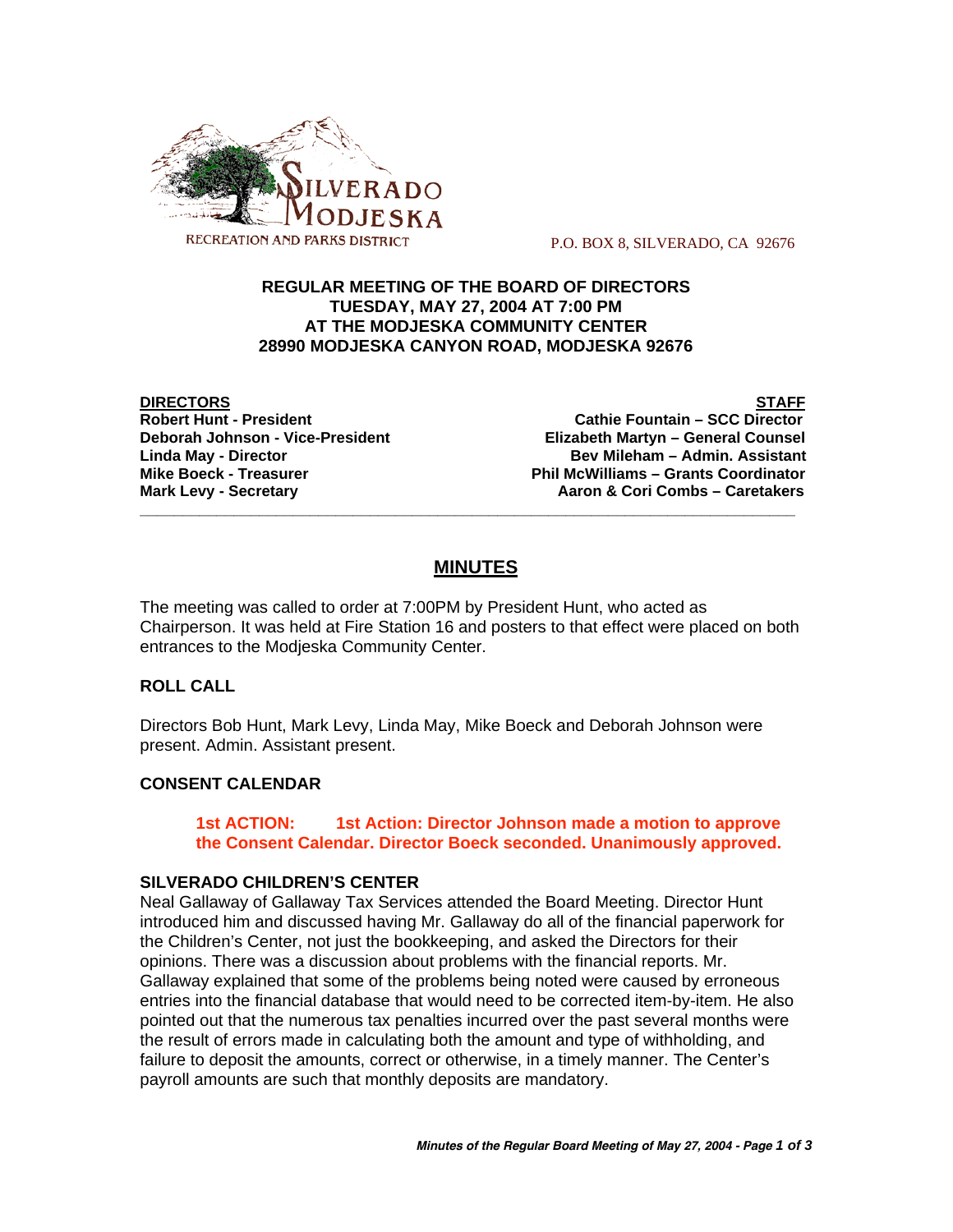## **Approval of Transmittals**

**2nd ACTION: 2nd Action: Transmittal 05-04D for \$200.00 for Director attendance at the May 11th, 2004 Regular Board Meeting to: Director Boeck, \$50.00; Director Johnson, \$50.00; Director Levy, \$50.00; Director May, \$50.00. Director Boeck made a motion to approve payment of transmittal 05-04D for \$200.00. Director Johnson seconded. Unanimously approved.**

**3rd ACTION: 3rd Action: Transmittal 05-04E for \$2,413.54 to Grants Administrator Phil McWilliams for 04/01/04 to 04/30/04, \$440.00; SCE Invoice #2-25-699-8121, \$389.47; Caretaker Cori Combs for reimbursement expenses totaling \$ 346.10; Home Depot Invoice #6035 32250389 2055, \$137.97; General Counsel Elizabeth Martyn Invoice for 01/22/04 to 04/24/04, \$1,100.00. Director Boeck made a motion to approve Transmittal 05-04E for \$2,413.54. Director Johnson seconded. Unanimously approved.**

KJ Snyder's bill for \$250.00 was withheld for clarification of the description of "mulch" when dirt was ordered.

On noting that a portion of General Counsel's invoice was charged to Brown Act issues, Director May noted that there's a state program brought to the Board's attention by former Director Kris Ferguson that reimburses expenses related to compliance with the Brown Act.

Director May wanted to know if it were possible to use the Auditor every other year, instead of every year. President Hunt will investigate and report back.

## **OTHER DISTRICT BUSINESS**

Director Boeck discussed his conversation with Kathi Crowley of TIC. They discussed the signs displayed at the mouth of Silverado Canyon. The District will work with TIC to amicably resolve this issue.

They discussed the Silverado Truck trail, located near the Children's Center parking lot. At an advisory committee meeting, Irvine announced they would open the Silverado Truck Trail to the public. They also discussed putting the trail on the county's Master Plan of Trails, concurrent with approval to use part of the Children's Center parking lot for a trailhead. This may involve the approval of the Orange Unified School District or it may be a matter of District approval.

Kathi Crowley and Director Boeck also discussed the property located next to the Nature Center at the Silverado Elementary School. Irvine Co. is concerned because there are no fences. Director Boeck suggested the school children be with an adult during school hours.

Director May wanted to know about the gates being installed in front of Williams Canyon. She wanted to know about public access, and if the gates would block the public from reaching the hiking trails. There was some question about what trails exist that would justify this position. Director May doesn't think anyone should stop people from reaching trails for hiking. Director Boeck said he would look into this.